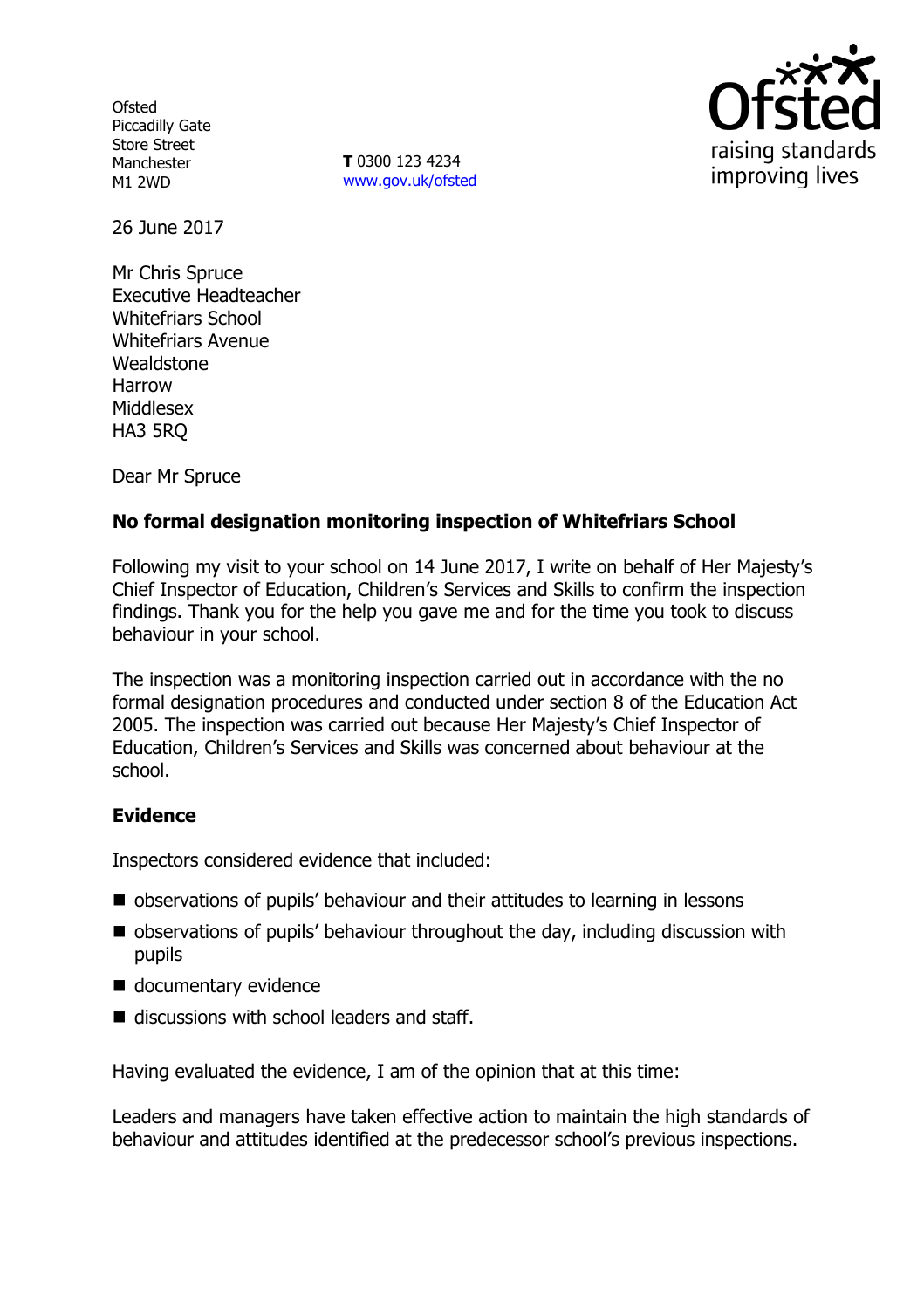

# **Context**

The school converted to an academy in 2014 and is a member of the Heathland Whitefriars federation. Whitefriars is an all-through school, providing for pupils aged three to 19. The school currently has 736 pupils on roll and is smaller than the average-sized all-though school. The school expects to have 232 pupils joining it each year, and when full to capacity, there should be 1,420 pupils on roll. It currently admits pupils in early years, and key stages 1, 2 and 3. The first key stage 4 cohort will begin in September 2018. The school aims to open the sixth-form phase in September 2020. The executive headteacher works across Heathland Primary School and Whitefriars School. Most pupils transfer from both primary schools to the secondary phase.

The school serves an ethnically diverse community, and a very high proportion of pupils are from minority ethnic groups. Most pupils speak English as an additional language. The proportion of pupils eligible for additional funding is above average. The school has a below-average proportion of pupils who have special educational needs and/or disabilities. An above-average proportion of pupils leave or join the school throughout the academic year.

The school has a stable staff and all key post-holders have been appointed. Leaders have plans in place to appoint new staff each academic year as the school expands. The school is in the process of finalising curriculum plans for key stage 4 and the sixth form. The current associate headteacher will take over the running of the school when the executive headteacher retires at the end of the current academic year. The new senior leadership team structure is organised and fully in place for the start of September 2017. The members and trustees have legal and strategic responsibilities for the schools within the federation. The stakeholders act as the local governing body and focus on the day-to-day responsibilities of the school.

## **Personal development, behaviour and welfare**

You and your staff have high expectations of pupils' behaviour and work. You have worked together to create a culture in which pupils can thrive. This strong commitment to pupils comes through the ethos and sets of values that pupils defend and live by. Pupils' understanding of the school's culture led to them feeling very safe. They develop trusting relationships with each other and staff, and all get on very well together.

Partnership with parents and community groups is strong and contributes to you and your staff meeting the needs of pupils very well. You are aware of the vulnerabilities of individuals and groups and ensure that the school works closely with external agencies to provide help and support for pupils and families. You use early help extensively. For example, evidence shows that training sessions for identified parents on developing parenting skills have a direct influence on improving the attendance rates of some pupils with low attendance. You ensure that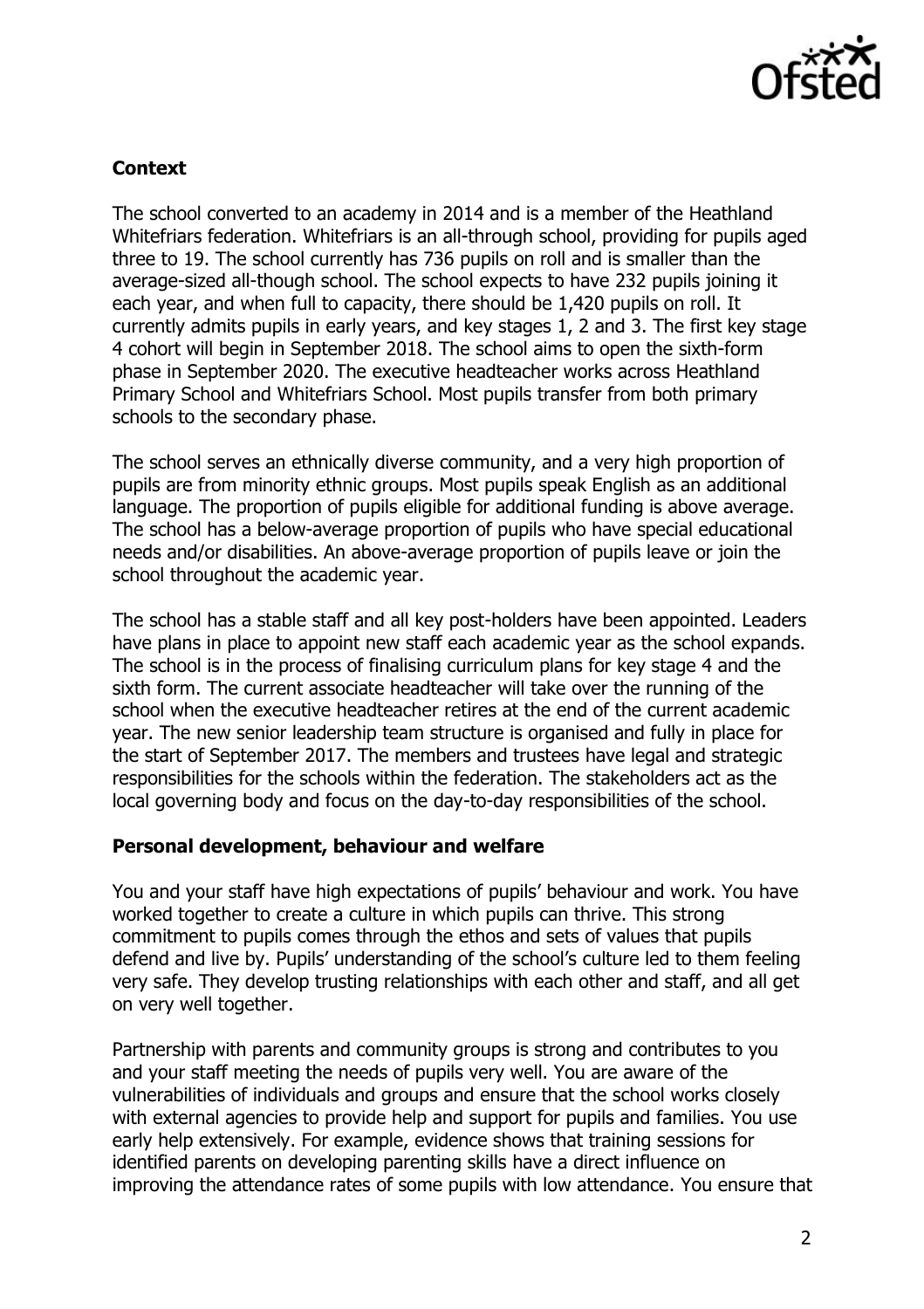

partnership work with external services is timely, which enables pupils to remain focused on their learning. Important work with the police and local mosque, which serves the diverse community groups, is crucial in supporting the school's work to keep pupils safe. This comprehensive partnership work gives you a clear understanding of the local concerns and risks that pupils may face outside school. As a result, you have reviewed the school's behaviour policy to spell out the ultimate consequence if there is misbehaviour when pupils are in or outside school. Records show that you have not hesitated to deal swiftly with anti-social behaviour, however slight.

You and other senior leaders, including the governors, are alert to the local challenges that are likely to influence pupils as the school expands. Your vigilance has led to you placing much emphasis on working with parents and other schools before admission takes place. This early work helps your staff to identify concerns and risks quickly and put into place remedial action before pupils enter the school. For example, you make sure that staff support parents who do not understand or speak English fluently so they can access services and understand the culture and school system. Additionally, you work with a number of partners to support pupils and their families to overcome barriers such as domestic violence. The school's intervention is timely and shows a very good understanding of the barriers that a number of the pupils experience.

The school curriculum is thorough in its coverage of safeguarding topics to develop pupils' understanding of how to stay safe in or outside school. The work on using social media safely is highly effective. Organised and intensive workshops on esafety for parents capture the voice of participants very well. Comments from parents show that they leave organised workshops better equipped to 'increase parental control and watching what their children do on the internet'. Similarly, pupils in the primary phase say that they 'learn a lot' from the sessions. You ensure that there is age-appropriate work on behaviour and safety across the curriculum, during assemblies and organised focus weeks, and when visitors or theatre groups address pupils. Pupils value this work. In spite of the wide coverage of topics on behaviour, safety and British values, pupils in key stage 3 are keen to have more personal, social and health education so they can learn more about other cultures.

Pupils are proud of their school. They are clear about rules and know the consequences 'if they cross the line'. Pupils are accountable for their behaviours and they know the different sanctions used when they fail to follow the rules. Records of unacceptable behaviour provide a clear and systematic approach to pupils reflecting on their action. You are quite clear that this system works very well; there are few repeats and the school does not operate systems for detentions or internal exclusions. Nevertheless, records show that while permanent exclusions are rare, there is an increase in fixed-term exclusions. The analysis of pupils' behaviour relates to serious misconduct, but does not take into consideration low-level disruption to identify patterns of unacceptable behaviour.

Pupils are confident and adamant than bullying is rare and refer to it as 'teasing'.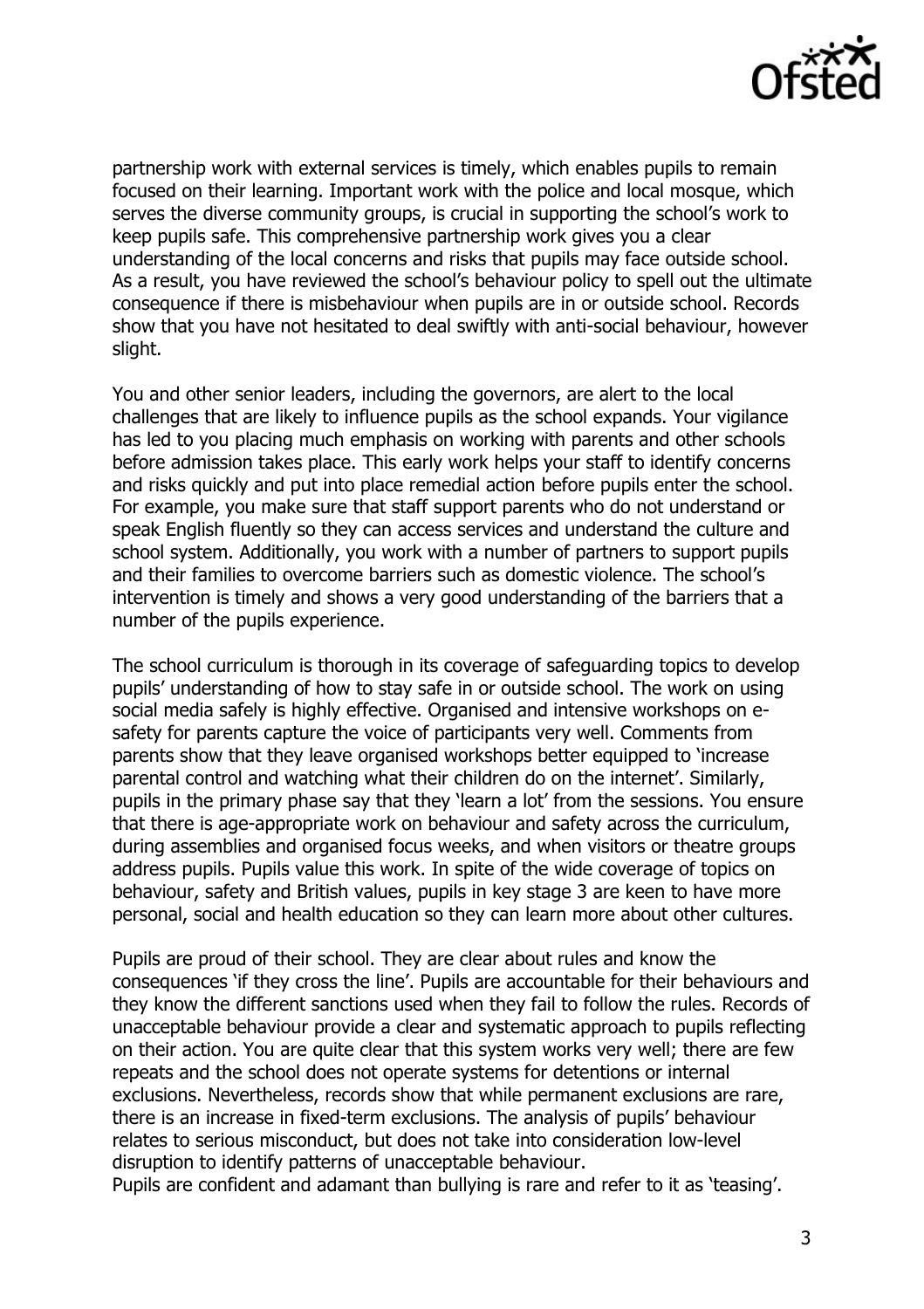

Different groups get on well together and reflect the emphasis you and other staff place on the school's values. Pupils speak with conviction about their understanding of the following concepts: respect, tolerance, trust, peace and democracy. Pupils told inspectors that they learn a lot about different cultures and faith systems and understand other ways of life and 'are less ignorant'. You also ensure that pupils know about discriminatory practices that are linked to the characteristics outlined in the Equality Act 2010. This contributes to pupils demonstrating a high level of tolerance towards the diverse faith groups, as well as to those pupils of no faith.

Pupils spoken to say that they are safe in the school. They recognise and appreciate all of the systems used to protect them. Pupils have trusting relationships with staff and described them as 'family friends who respect and understand them' who 'will point out when they are wrong'. They maintain a high level of confidence in their teachers and other staff and say that there is always someone they can turn to if they have concerns. Pupils value the support and direction that learning mentors provide.

Across the phases, pupils work hard. They persist with activities for long periods and work with deep levels of concentration. Pupils are highly motivated and demonstrate positive attitudes to learning; they value their teachers' work and are responsive to them and the teaching assistants. Pupils work well together; relationships are harmonious and peaceful. This mature comment from a pupil in the primary phrase conveys how well different groups get on with each other, 'Anyone who is different is treated equally, we welcome all with open arms.' Pupils carry out a range of civic duties in the wider community to support charities, while in the school they perform ambassadorial duties and mentor anyone struggling, for example, with their reading.

Most pupils attend regularly. Your work with parents leads to improvement in attendance and punctuality. Attendance over the last two school years is similar to the national average. You have taken a stance against unauthorised holidays and you are vigilant about pupils missing education. As a result, current information for this academic year shows improvement in the attendance of disadvantaged pupils. However, while a few identified groups of pupils do not always attend regularly, pupils who have special educational needs and/or disabilities are absent because of medical appointments.

#### **Priorities for further improvement**

- Ensure that known groups who do not attend school regularly improve their rates of attendance.
- Analyse behaviour records more incisively to identify patterns among the few pupils who occasionally do not follow the high expectations of behaviour.

I am copying this letter to the chair of the governing body, the regional schools commissioner and the director of children's services for Harrow. This letter will be